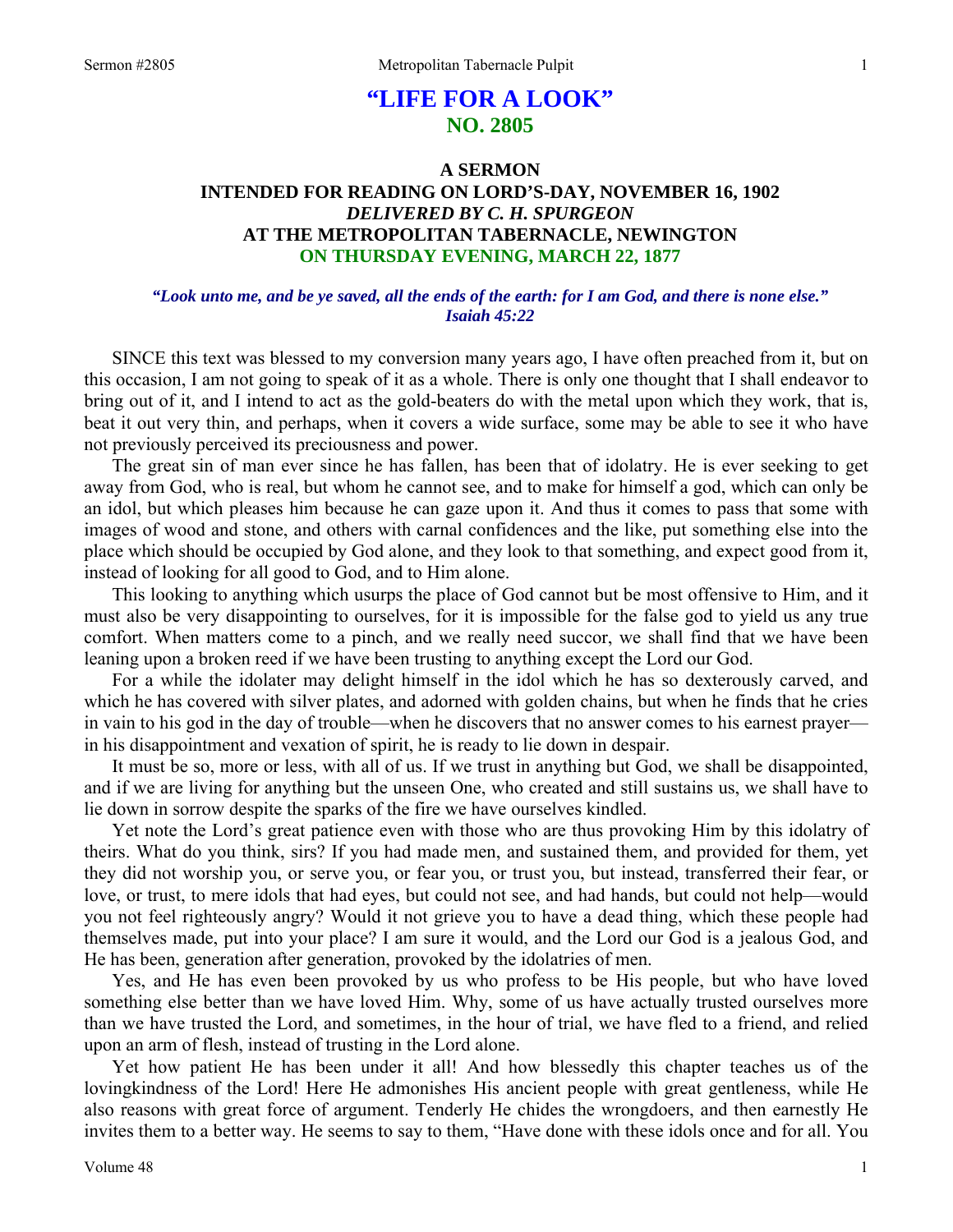have come into trouble and difficulty through looking to them, yet they could not save you, now turn away from them and look to Me. Though you are like the very ends of the earth, and have gone as far away from Me as you could, as if you would escape from My presence altogether if that were possible, yet now, in the hour of your distress, turn your eyes unto Me, and see if I will not help you. Come and trust Me just this once. 'Look unto me, and be ye saved, all the ends of the earth: for I am God, and there is none else.'" Listen to this divine message, you who have forgotten your God, as in these gracious terms, He bids you turn your eyes unto Him, and let your expectations be from Him.

Our text, as I read it, teaches me, first, that *for salvation out of any trouble, we should look to God alone*. When I have spoken briefly upon that point, I shall carry the principle into deeper spiritual matters by showing you, in the second place, that *for eternal salvation, we must assuredly look to God alone*.

**I.** First then, FOR SALVATION OUT OF ANY TROUBLE, WE SHOULD LOOK TO GOD ALONE.

You know, brethren, that there are some troubles in which men do look to God alone. I have known even the most profane, godless men turn to God, after a fashion, in the hour of supreme peril. It has often been observed that men, in time of storm or shipwreck—those who had used blasphemous language and ridiculed all religion, when they have been caused to reel to and fro, and stagger like drunken men, and have been at their wits' end, they have cried unto the Lord in their trouble.

And in earthquakes, when the very globe itself does rock and reel, as though it were as unstable as the restless sea, and huge buildings are rent in pieces, and strong towers come tumbling down, thousands of men have cried aloud to God to save them. Knees, unused to devotion, have been bent in abject terror, while hearts, that never felt the gracious presence of God, have begun to tremble at the majestic display of His power.

This kind of experience has often been witnessed in ungodly men at the approach of death. When, at last, the chill drops stand on their brow, when they know that life is almost over, and their soul is melting in their dire distress and the dark gates of the grave stand wide open before them—then they also cry unto the Lord in their trouble.

Now, if men will act thus by the compulsion of great calamity, is there not sound reason why you should, cheerfully and willingly, do the same, and resort to God in every trial, and difficulty, and dilemma? Why do not men seek divine help in other matters also? It is evident that God's hand is in other things besides shipwrecks, and earthquakes, and death, and it has often been proved that He is able to help in the lesser troubles a well as the greater ones.

It is the Lord that quickens the wheels of commerce, or that stays them, and so causes distress. It is the Lord that permits the good and the evil which happen to men. "Shall there be evil in a city, and the LORD hath not done it?" Is there a cry or a wail in war that God does not hear? Then why should we not go to Him in every time of peril and trouble—even in the minor trials and difficulties of life? Why must we have a severe sickness in order to drive us to God? Why is it that only the very peril of life brings us to our knees?

It ought not to be so—especially with the Lord's own children. Is anything too unimportant for the Lord to notice? Is any trial too slight for you to bring in prayer before Him? If you, fathers, listen to your children's little tales of sorrow—if you, mother, with your needle, deftly take out the tiniest thorn from your child's hand, how much more will your Father, who is in heaven, note all the little trials you have to bear in this life, and deliver you out of them all! Look unto Him then, and be ye saved out of all the trials that beset you.

Brethren and sisters, we ought to habitually look to God—in the morning, looking to Him for the mercies of the day, at night, looking to Him for the pardon that shall cover the day's offenses—in the morning, expecting strength for the day's burden, and in the evening, laying down the burden at the Master's feet, and blessing Him for the grace which has sustained us.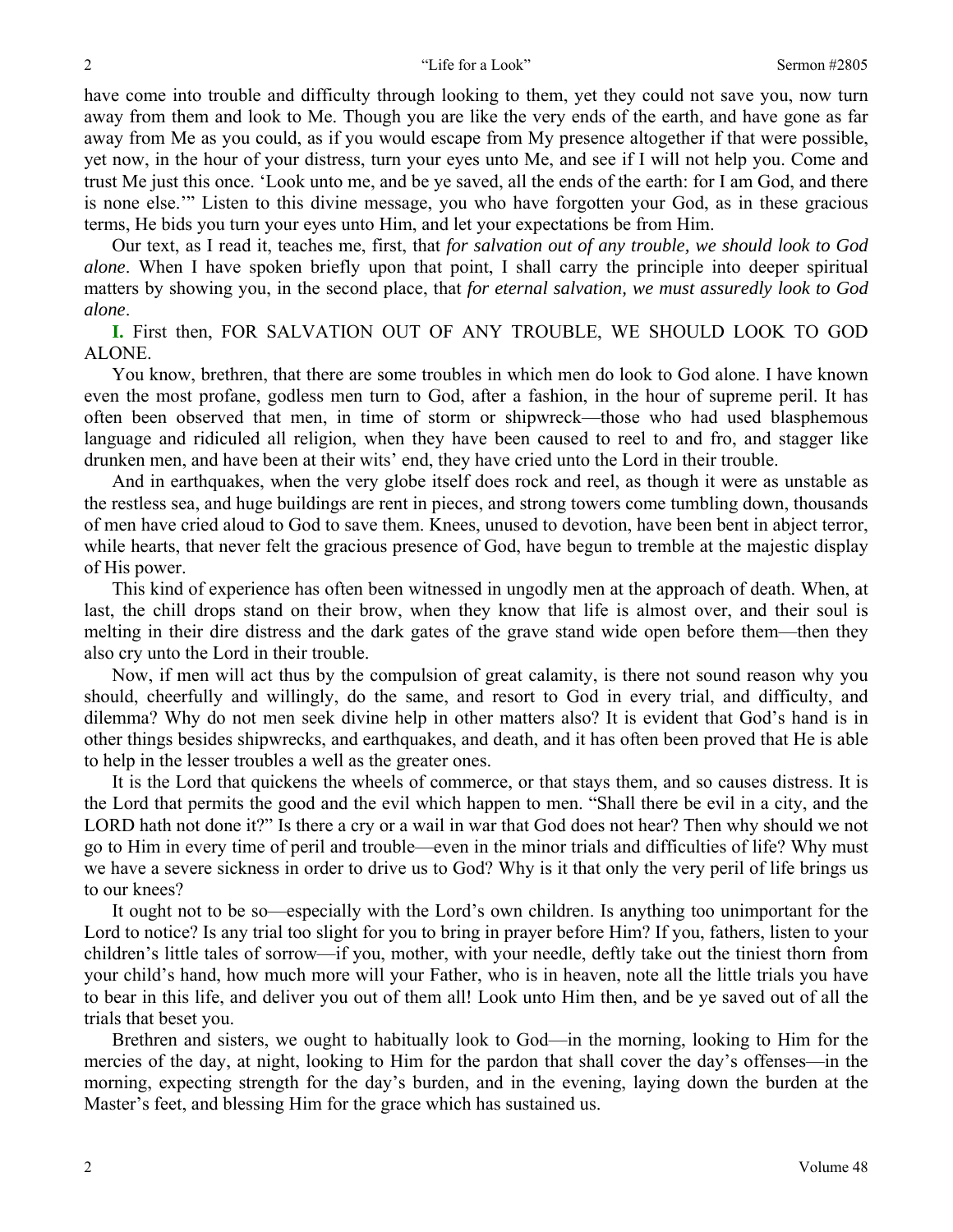"But," says one, "may we not use means to help us out of our difficulties?" Of course you may, you would be wrong if you did not. He who bids you pray for harvest, would have you sow your seed. He who would have you ask to be guided all your journey through, would have you also follow industriously the track of the fiery cloudy pillar. Yes, use the means, but mind that you trust in God while you use the means, and trust in God beyond all means, and when means utterly fail, and you have come to the limit of the tether of your own wit and skill, then feel as if you were flung into the bare arms of God, and confide all the more because there is nothing else that you can do.

You are not to make faith in God an excuse for idleness. It would be equally wrong to make your industry a pretext for trusting to yourselves, instead of confiding only in God. Let this be the rule of your whole life. For all things, trust in God; in all matters, submit to God; and in all ways, serve God. You may take this divine command, "Look unto me," as the motto which shall illuminate your pathway at all times.

You can stand safely on the high hills of prosperity as long as you look unto Him, and even in the chilly valley of adversity, your heart shall rejoice while you keep looking unto Him. You may go forth to battle against innumerable foes, and conquer them all while you look unto Him. You may lie upon the bed of sickness, and be able to bear your pain with patience while you look unto Him, and you shall come, at last into the valley of death-shade, death's sullen stream shall begin to flow over your feet, and chill your heart's blood, but if you are still looking unto the Lord, the promise of our text shall be fulfilled to you, and you shall be saved, for He is God, and beside Him there is none else.

**II.** Now, secondly, while this is the principle which should guide all believers, it is also the right principle for those who are beginning to be believers, that is, those who are seeking the salvation of their souls. FOR ETERNAL SALVATION, WE MUST LOOK TO GOD ALONE.

I want to keep you to this point if I can, so I ask you to remember first, that *salvation is not to be found in any mere agent*. The idolatry, which leads some men to make blocks of wood and stone into objects of worship, has led others to make gods of what are called "the means of grace," selecting this or that matter—sometimes, that which is of divine appointment, and sometimes, things which are the result of human invention.

At one time, you may find a man resting the whole weight of his soul on what he calls "sacraments." Has he not been baptized, and is he not therefore a member of Christ, a child of God, and an inheritor of the kingdom of heaven? He goes regularly to what he calls "Holy Communion," and he supposes that he has received grace by the eating of "consecrated" bread and the drinking of "consecrated" wine. But beloved, "sacraments" become mere idols, just as much as the false gods of the Hindu, when we expect salvation from them. We have put the Christian ordinances altogether out of their place when we have allowed them to usurp the position which belongs only to the Savior.

I do not suppose that many of you will do this, yet I am sometimes afraid that you may fall into an equal error of much the same character. Some people seem to suppose that because God blesses the hearing of sermons (and He does bless it, even as He blesses other means that He has ordained), therefore they shall surely be saved through the hearing of sermons, or because good books are often exceedingly useful and lead men to Christ, they expect that by reading such books, they shall be saved, and especially, because the Bible itself is the best of books—the Book of God, and the God of books because it gives much light to those who are in darkness, they suppose that if they search the Scriptures, they will have eternal life.

Now, dear friends, sermons, good books, and even the Bible itself, may be made into idols, if you look to them for salvation, and expect that by hearing and by reading, and going no further, you will be saved. You must go beyond all these things, and get to God Himself, and say with David, "My soul, wait thou only upon God; for my expectation is from him."

The two Christian ordinances of baptism and the Lord's supper are precious things. The ministry of the Word—and the inspired Word as we have it recorded in this Book—these are precious things, but they are only like the porch through which we pass to get to God Himself. If a man stays in the porch,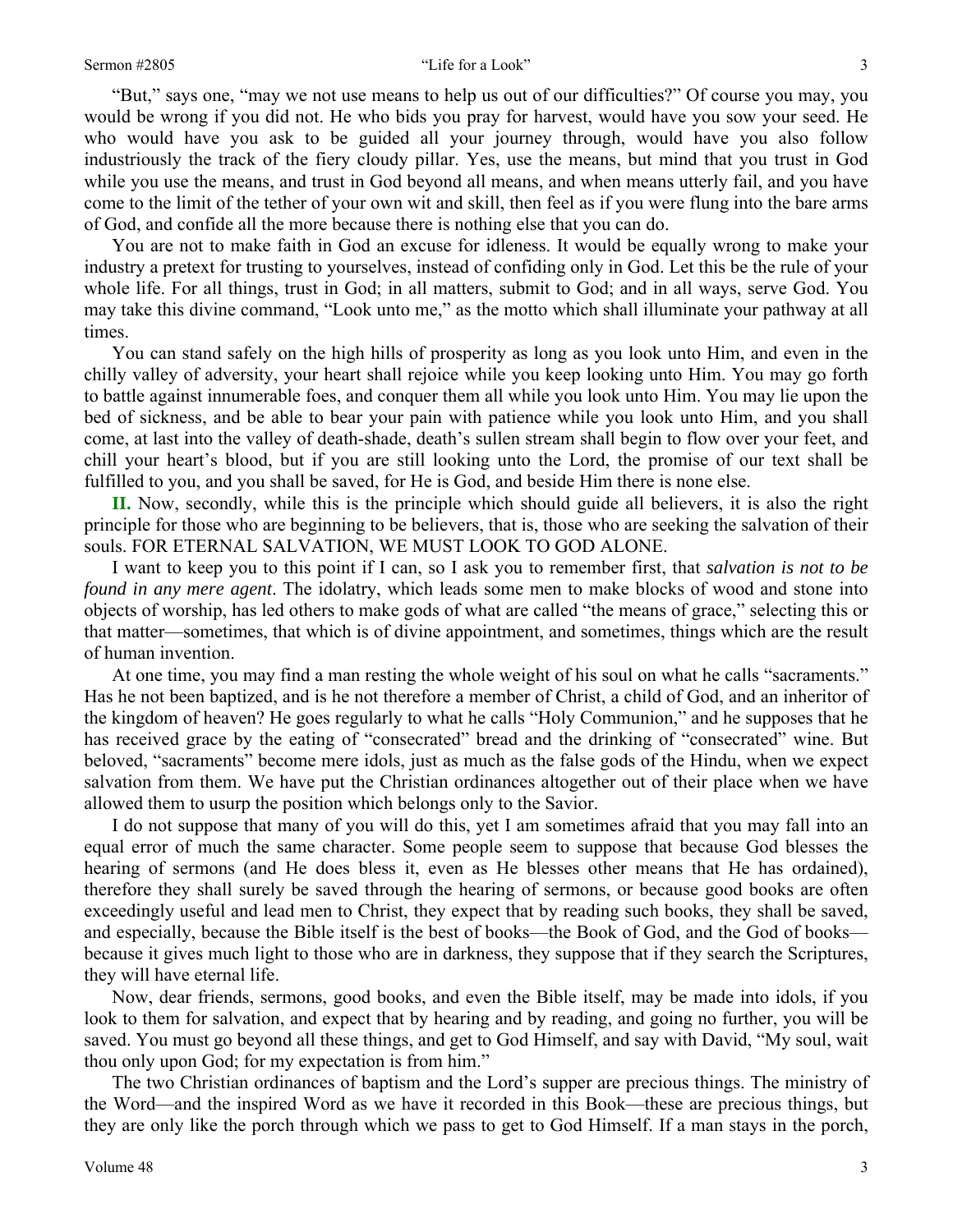instead of passing through it to the great Host of the house, he misses the design and end of the porch, which is not intended to keep the man upon the threshold, but that he should pass through it, and find the God who dwells within.

It is very easy to look to mere agents for salvation, but it is not to be found there. "Salvation is of the LORD," and of the Lord alone. No man in the world can accomplish this great work. The psalmist had learned that lesson when he wrote, "None of them can by any means redeem his brother, nor give to God a ransom for him." Though a man should speak with the tongues of men and of angels, yet, if you are not led, by his speech, to look to God for salvation, you will not be saved, and though the ordinances of God's house are observed before you in all their sacred simplicity, yet they can yield you no profit if you do not pass beyond that which is seen by the eye, and look unto the great invisible God, to whom your soul must draw nigh, in spirit and in truth, if you are ever to find salvation.

Does someone ask, "To what then, are we to look?" I will try to tell you if you will listen. You are guilty, so in order that you may be saved, you need to have your sins pardoned, and you need also that your heart should be renewed by God's almighty grace. So, *the great thing that you need to know, and look at, and rely upon, is the mercy of God*. Especially do you think much of the greatness of that mercy. If your sin be great, remember that it is so, and mourn over it, but recollect also that God's mercy is a bottomless, boundless ocean, which can swallow up and cover forever, the great mountain of your guilt. The merciful God is able to put away all your sin.

Think too, of the freeness of that mercy, which asks nothing at your hand—no price, no bribe, to move the heart of God to take pity upon you, for his heart burns with love of itself. It does not need you to bring anything to make Him love you, or to incline Him to be ready to forgive you. He is so already from the very force of His own character. God's mercy is free, and full, and rich, and abundant. To Moses, He "proclaimed the name of the LORD" in that remarkable utterance, "The LORD, the LORD God, merciful and gracious, longsuffering, and abundant in goodness and truth, keeping mercy for thousands, forgiving iniquity, and transgression, and sin." He clasps His lost child to His bosom, and rejoices that he is found.

Yet remember also that God's mercy is sovereign, that He saves whom He will, and that there is no reason known to you, why He should not save you as well as any other sinner, especially since that sovereignty of His is generally displayed toward the most unlikely and undeserving. Well says the apostle, "Not many wise men after the flesh, not many mighty, not many noble, are called: but God has chosen the foolish things of the world to confound the wise: and God hath chosen the weak things of the world to confound the things which are mighty; and base things of the world, and things which are despised, hath God chosen, yea, and things which are not, to bring to nought things that are: that no flesh should glory in His presence."

Ponder this great truth, and then say to your soul, "I, a guilty sinner, needing salvation, must look for it to the rich, full, free, ever-flowing, over-flowing, sovereign, everlasting mercy of God." O eye that weeps because of sin, behold this glorious attribute of the God of mercy and of grace, and let your tears be dry!

Then, since God says, "Look unto me," let me ask you *whether you are looking unto Him as He has revealed Himself to us in His Word*. If you simply look to God as He reveals Himself in nature, you will have but a very imperfect view of Him, and you will derive but little comfort from Him. We cannot possibly understand Him there as well as we do when He speaks to us, not by the signs and hieroglyphics of nature, but in the plain words that we can read in our own mother tongue in this blessed Book.

Therefore, if you would be saved, look to God here where He looks at you from the pages of His Word, and hear what He tells you there. He tells you, by almost innumerable promises, that He is ready to forgive your sin if you do repent of it, and trust His Son. Then, to His promises, He adds such gracious and cheering invitations as this, "Come now, and let us reason together, saith the LORD: though your sins be as scarlet, they shall be as white as snow; though they be red like crimson, they shall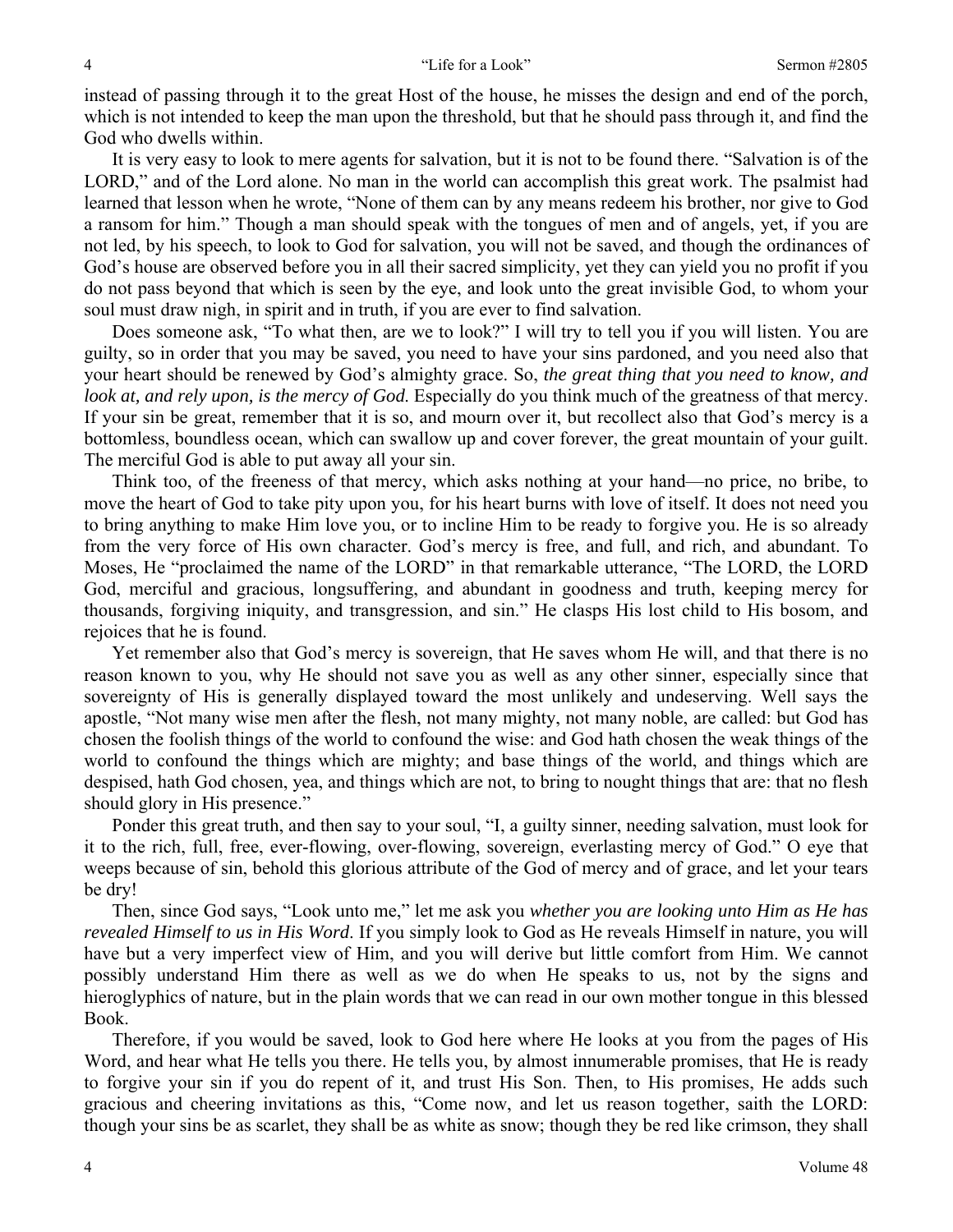#### Sermon #2805 Sermon #2805 Sermon #2805 Sermon #2805 Sermon #2805 S

be as wool," and such loving exhortations as this, "Let the wicked forsake his way, and the unrighteous man his thoughts: and let him return unto the LORD, and he will have mercy upon him; and to our God, for he will abundantly pardon."

Read this blessed Book, search out its exceedingly great and precious promises, study its many invitations, and also examine the examples that are given in its records of the multitudes of sinners God has saved by His grace—the great sinners whom, in His abundant mercy, He has accepted, and made to be His children. Keep your eye fixed on God as He so graciously manifests Himself in the pages of His own Book, for then you will be able to cry, with the prophet Micah, "Who is a God like unto thee, that pardoneth iniquity, and passeth by the transgression of the remnant of His heritage? he retaineth not his anger for ever, because he delighteth in mercy." O guilty soul, if you would find salvation, you have not to look to any priest, or to any book, or to any ceremony, or to any doings of your own, but to God as He has revealed Himself in His Word.

And especially is it intended that *we should look unto God as He reveals Himself in the person and work of His dear Son*. This is the very essence of the Gospel—that we should look to God in Jesus Christ, and so find salvation. That is where salvation is to be found, and nowhere else, "for there is none other name under heaven given among men, whereby we must be saved," and "other foundation can no man lay than that is laid, which is Jesus Christ." Look, then, to the Lord Jesus Christ if you would find salvation.

You say that you dare not come to God by reason of your great sin. You do well to regard your sin as great and to mourn over it, but you must not be content with doing that. Look away to Jesus, the great Sin-bearer, on whom was laid the iniquity of all who believe in Him, even as the prophet Isaiah says, "He was wounded for our transgressions, he was bruised for our iniquities: the chastisement of our peace was upon him; and with his stripes we are healed." Look away from your sin, sinner, nay, rather, follow your sin as it is laid by God on the Sin-bearer's shoulders, and as you look there, you will find salvation.

"But," you say, "I have no merit to plead before God, I cannot hope to meet with acceptance in His sight." Then listen to my text, God here says, "Look unto me, and be ye saved." God, in the person of His well-beloved Son, shows the only method by which you can be accepted by Him. The perfect righteousness of Jesus Christ is both imputed and imparted to all who believe in Him, therefore, dream not of trusting in your own merits.

Indeed, you have none to trust in, a spider's web is more substantial than the flimsy, fancied merits of the best man under heaven, but if you look to what Christ was and is, to what He did, and what He suffered, you will find the garment—the royal robe beyond all comparison for sumptuousness and beauty—in which you may wrap yourself for time and for eternity. If you put on this robe, friend, God will love you, and bless you, nay, I must reverse the order of my words, and say that because God has loved you, He has made it possible for you to take the righteousness of Christ to be your righteousness forever and ever.

"Ah!" says another; "but if I am to find salvation, I must escape from the power of sin, and I have no strength to do that." I know you have not, do not think of looking to yourself to find any, but listen again to our text, "Look unto me, and be ye saved." The sin, that you cannot master, Christ can conquer. He can make the lust that now binds you as with fetters of iron, to have no more power over you.

Have I not often seen this happen to a man who has been bound with chains that he could not break? But the Spirit of the Lord has come upon him, and he has snapped them as easily as Samson "brake the withs, as a thread of tow is broken when it toucheth the fire." Poor manacled slave of sin, Christ can enable you to get your liberty, look not to what you can yourself do, for that is nothing, look only to the omnipotence that dwells in the eternal arm of the once-crucified Redeemer.

"But," you cry, "I should never hold on even if I did once look to Christ. If I were to begin to believe in Him, I would be tempted, and should go back to the world." I know you would if the matter rested with you, but if the Lord Jesus Christ begins to work upon you, He will persevere with the task until He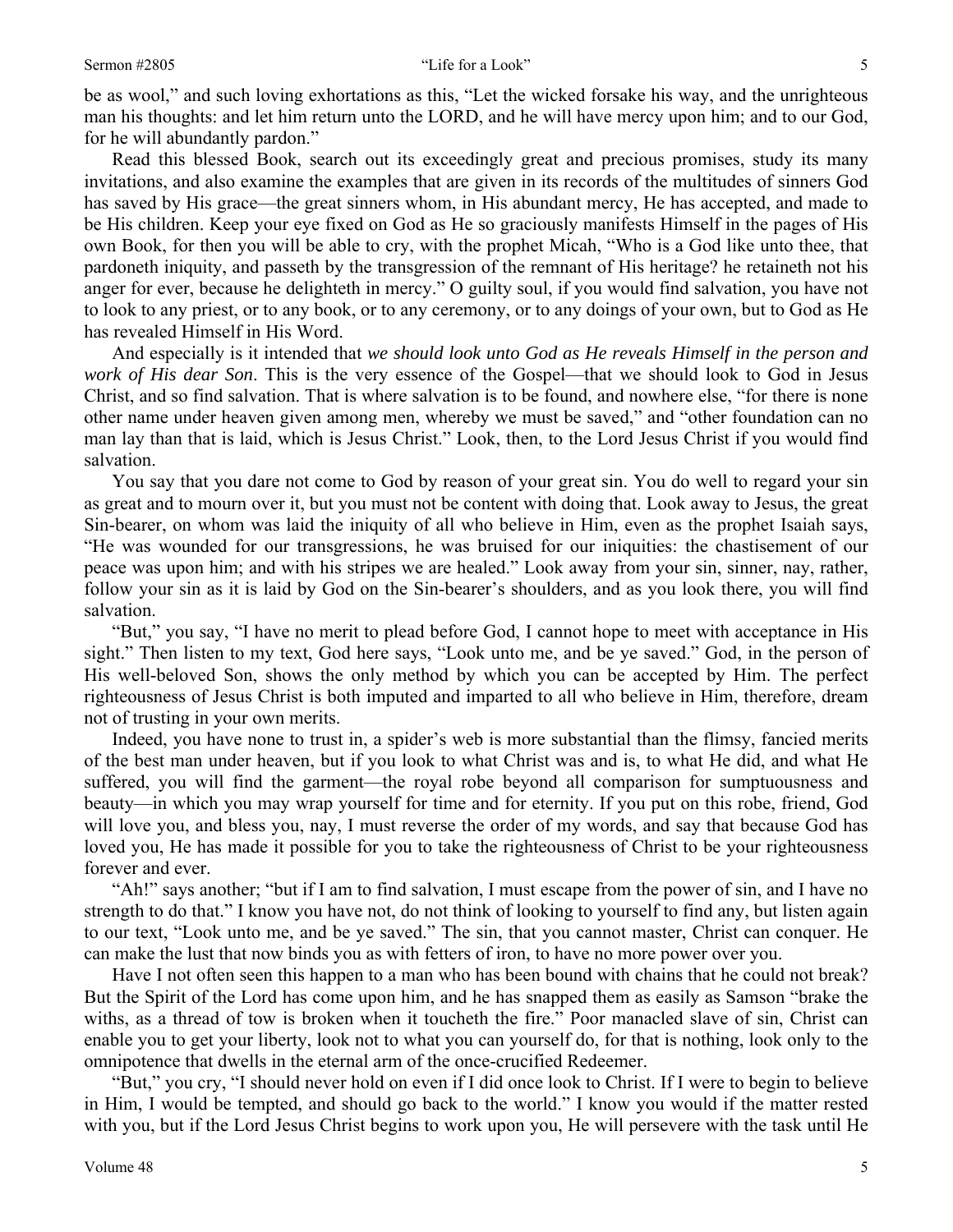has fully accomplished it. Look to His faithfulness, for you have none apart from Him. Look you to His immutability, for you are as fickle as the wind that continually changes its course. Rest you wholly in the Christ who says to you, "Look unto me, and be you saved."

"Oh!" you say, "but I have none of the gifts and graces that make up a Christian life." That is quite true, but Christ is ready to give them to you. He is a full-handed and a freehanded Savior, and when He begins to bless sinners, riches untold are lavished upon them so that they become rich as kings through the spiritual wealth which Christ bestows upon them. There is nothing, that any one of us can want between here and heaven, but is stored up for us in Christ, and we are to look to Him alone for it. Oh, that the Lord would teach all of us this simple and blessed art, for this is the way of salvation! "Look unto me"—to God in Christ Jesus—"and be ye saved."

Now I shall conclude by trying to strike this one nail on the head, and urging you to give your most earnest heed to this one matter of looking to God in Christ. Dear friend, you are seeking salvation, so the devil will make a dead set at you to try to keep you from looking unto Jesus. I cannot tell you exactly which way he will go to work, for he has many inventions, but I know that this will be one main point that he will drive at with you—*he will try to get you, not to look to God, but to look somewhere else*.

Now, if you are determined to look to yourself—if you feel that you cannot help doing so, mind that you never look to yourself without mourning, for every look at yourself ought to cost you a tear. Look to yourself that you may sorrow over your sinful state, but never look there with any hope of finding salvation. When a man is altogether bankrupt, will he go and look into his ledger for consolation? When a man's house has been stripped by a distraint, will the poor penniless tenant go and gaze into the bare rooms to find comfort? When there is not a morsel of bread in the cupboard, will a man look into the empty dishes in order that he may appease the cravings of hunger? If the well is dry, what is the good of looking down to the bottom of it?

So, dear friend, if you do not understand your ruined condition, look at yourself; but if you do know that you are lost and undone, you might as well look to the grave for life as to yourself for salvation. Do not let the devil persuade you that there is anything good in you by nature, or that there is any hope of salvation for you in yourself. If he tells you that you are utterly bad, and ruined, and lost, believe him, for that is true, but if he ever tries to persuade you that there is some good in you, tell him that he lies, and you may also tell him that if there were any good in you, there would be no hope for you even in that, for your only hope lies in that utter hopelessness which drives you out of yourself to God.

You know how the high priest, under the old Jewish law, was commanded to treat the lepers who were brought before him. When there came a man, who said, "I think that my case is a very hopeful one, for I have a large spot of perfectly sound flesh on my arm, and I have another place on my foot, where my flesh is like that of a little child"—when the high priest heard the man say that and he looked upon him, and saw that it was even so, he said to him, "Alas! you are a hopeless leper, and must be shut outside the camp," and there he remained till he died.

But there came another leper who was quite covered with the signs of the loathsome malady, and he said to the high priest, "My disease has gone to the very extreme, there is not a sound place in me, from the crown of my head to the sole of my feet, there is not a single spot that is not affected." "Ah, my brother!" replied the high priest, "I am glad to hear you say that, and to be able to tell you that now you are clean." It appears that when the leprosy threw itself out all over the body, the man would recover, but if it was only on a part of him, it was there forever.

Just so is it with the sinner, when he cannot see any good in himself, he is the man whom God will save, but as long as there is a spot of his own supposed goodness as big as a pin's head, or a pin's point, he is still suffering from the leprosy of sin, and must be shut away from the people of the Lord. "That is strange talk," someone says. I hope it will be strangely comforting to some poor brokenhearted sinner, who has been well-nigh in despair, but who will now hope, believe, and live.

Do not let Satan take your eyes away from Christ by any other device. I have known him trouble poor souls with questions about difficult doctrines, or various forms of church government, or about the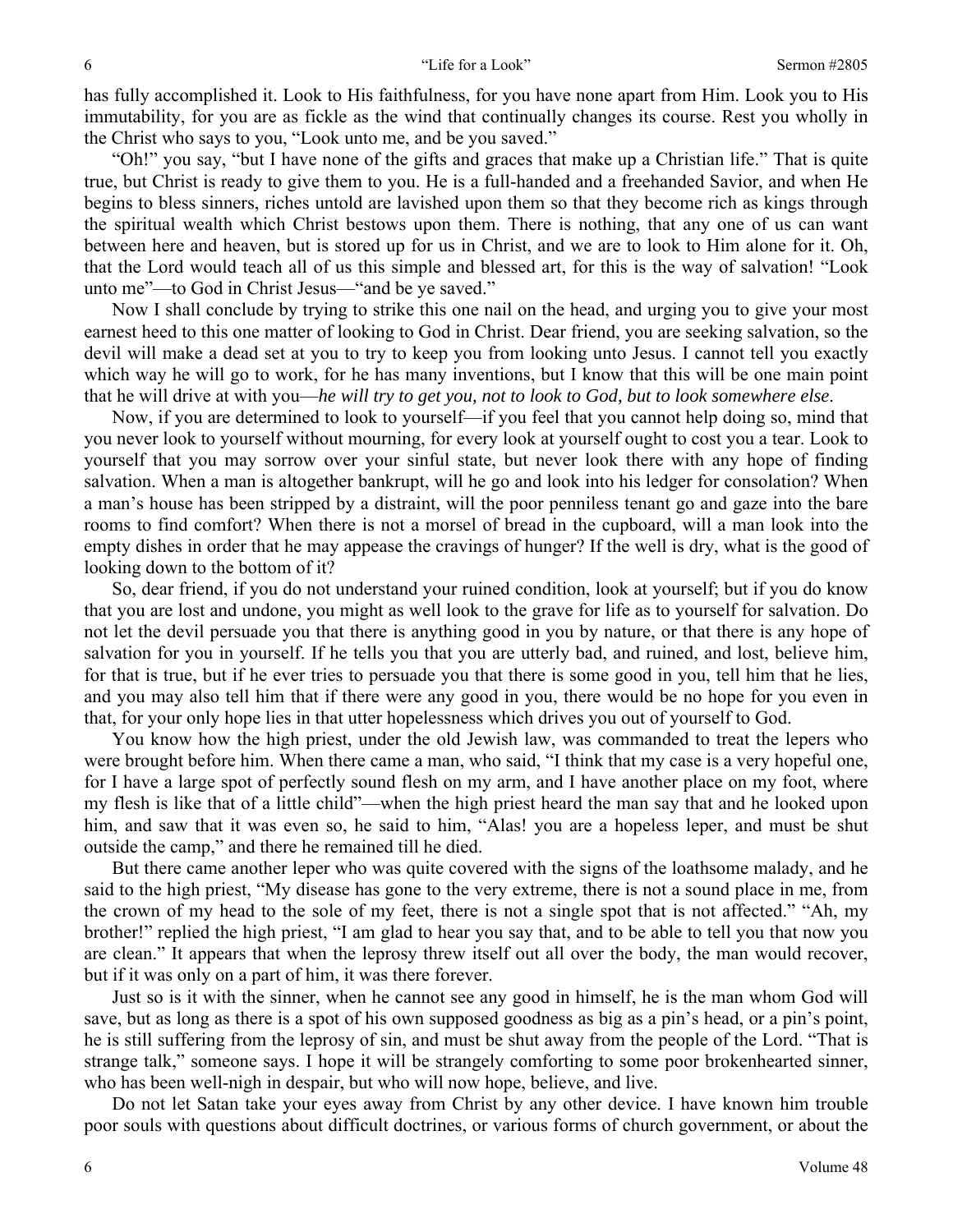disputes that arise even between Christian people. The sinner's one business is to look to Christ, and be saved, yet he will get bothering his head with this, and that, and the other, which he does not understand, and which he does not need to understand. Oh, what thousands of people there are who have some wonderful knot which they want to untie, and which they cannot untie! It would not make the slightest difference to them if it was untied, yet it keeps them from looking to God in Christ Jesus, that they may be saved.

You may ask about church government afterwards, you may decide further on, as to Calvinism or Arminianism, or as to the post-millennial or pre-millennial Advent of Christ, but those matters do not concern you now. When a man is drowning, he does not want to read "The Times" newspaper, or Adam Smith's "Wealth of Nations." He needs someone to help him out of the water before he is quite dead, and that is what you need, my unsaved friend, you need salvation, and you can only obtain it by looking unto God in Christ Jesus.

I have known Satan also to take away a man's gaze from Christ by saying to him, "You do not know whether you are elect or not." Well, it is a very important question whether a man is one of the elect of God, but I beg you to remember that an unsaved sinner has nothing to do with his election, and that it is not possible for him to know anything about that matter at present. When he has believed in Jesus Christ, then he will have the evidence that he is one of the Lord's chosen people, but until he has done so, he has no reason to think that he is elect.

Divine election is the eternal choice which God the Father has made, and there is no way of coming to the Father except by Christ His Son. Redemption is the word with which you are first concerned, then when you know the power of the precious blood of Jesus, you will have the proof of your election unto eternal life, and so you will begin to understand the "everlasting covenant ordered in all things and sure."

Sometimes—and this is a common trick of Satan's—he tries to make men look at their own faith, instead of looking unto Jesus. "See," says he, "you have to believe in the Lord Jesus Christ, but have you the right kind of faith? Is yours the faith that saves?" Thus, he fixes your eye on your faith instead of on Christ, and then he will ask you, "Is your state of mind what it ought to be?" So you begin looking into your state of mind, and you inquire, "Have I a due sense of my need? Have I a proper realization of my dire necessities, and of the hardness of my heart?"

My dear friend, whatever your question may be—whether it is holy or profane—it is out of place just now. The only questions that concern you now are such as these—What has God revealed to me in His Word? What has God done for me through His Son? What does He say to me? What does He require of me? What does He promise to give me? You can find the answer to all those questions in our text, "Look unto me, and be ye saved, all the ends of the earth."

The devil tells you that you have not got the right kind of eyes, or that you have a squint, or that you have a cataract in one of your eyes, he will say anything to keep you from looking to God in Christ. Yet that is where you are to look, and it is on Him alone that you are to rely, and you are not to rely upon your reliance, nor on your faith, nor on your looking, but you are to place your complete dependence upon Jesus Christ and Him crucified.

I pray you to let these simple yet important truths sink into your mind and heart. Endeavor every day to know more of Jesus, and to that end, search the Scriptures that you may learn more and more of God in Christ as He is there revealed. Do try to think more about Him, you who are seeking the salvation of your souls. Get as much time as you can alone, that you may think of Jesus on the cross, and of all that God reveals to you in His dear bleeding wounds, for the more you know of Him, and the more you think of Him, the more will you be able to rely upon Him. Our confidence usually increases in proportion to our knowledge, if the thing known be really worthy of our trust. It is emphatically so with Christ. The more we know Him, the more we shall trust and love Him!

Settle this matter in your mind as an absolute certainty that *whoever and whatever you are, you may look to God in Christ, and be saved*. Do not let any doubt upon that point ever cross your mind. Our text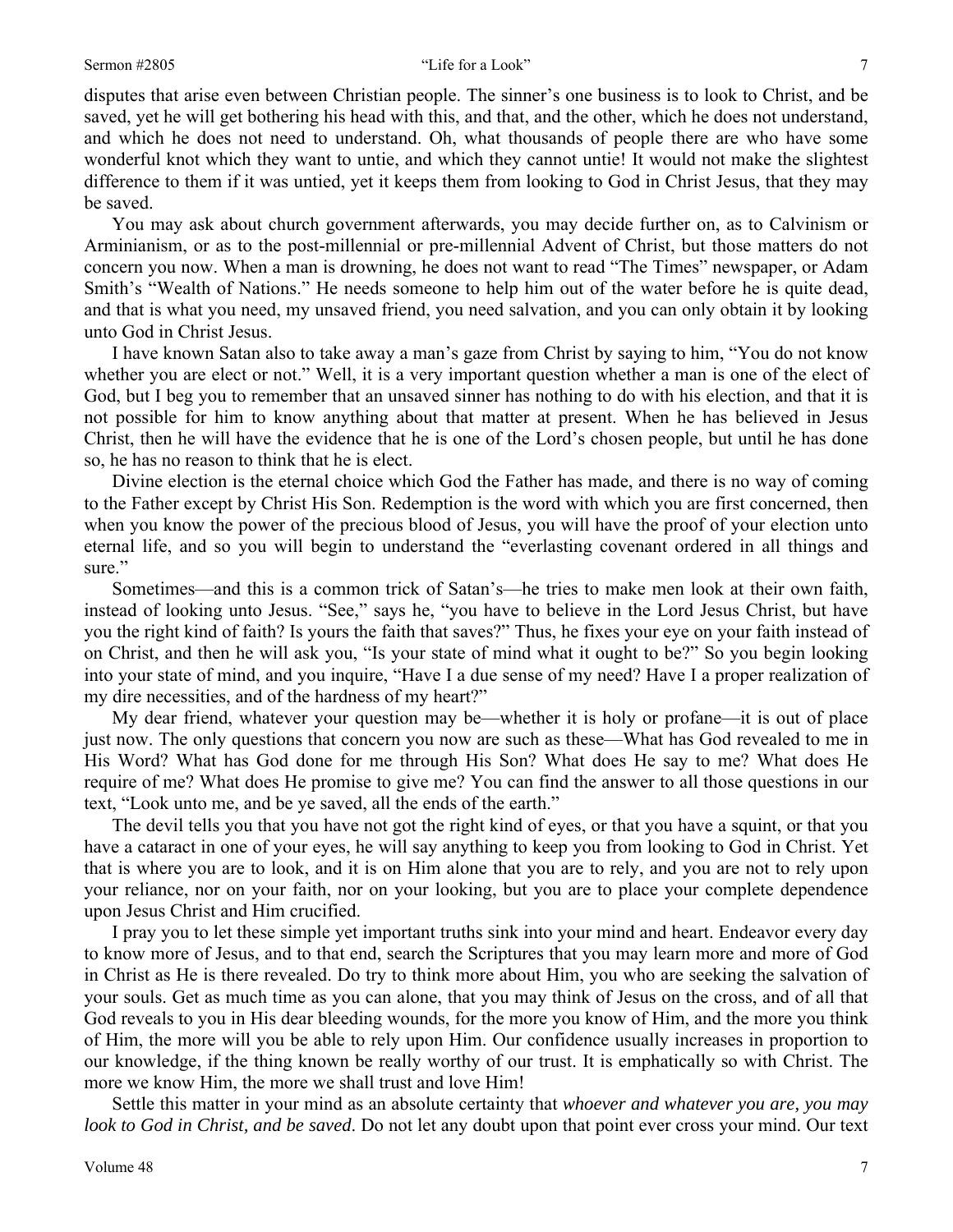says, "Look unto me, and be ye saved, all the ends of the earth," and there are many other passages which are quite as wide in the sweep of their invitation, such as these, "Whosoever will, let him take the water of life freely," and "Him that cometh to me I will in no wise cast out," and the very Gospel commission itself, "Go ye into all the world, and preach the gospel to every creature. He that believeth and is baptized shall be saved." Whosoever you may be, you have a perfect right to look to God, for He invites you to do so. Nay, more than that, you are bound to do so, for you are commanded to do it, and there is this dreadful threatening against all who disobey the command, "He that believeth not shall be damned." Look you, then, to God in Christ, without fear, for looking unto Him, you shall be saved.

With this last point, I close. *Let no feeling of yours beat you off from looking to Christ*. If, when you look to God, your sins seem to rise, and howl at you, and say, "Who are you that you should trust in God?" keep on looking all the same. And if it appears to you that a thousand texts thunder against you, look you all the same. Look you to God even if He appears to look at you angrily. Run you to His arms, for it is your only place of shelter. If He takes His rod to chastise you, still run to His arms. He cannot smite you half so heavily as if His arm gets full swing at a distance from you.

Lay hold on God's strength. Just as the child, when his father is going to flog him, lays hold of his father's hands, and with his tears melts His father's heart, so do you. Lay hold on the strength of God, and tell Him that you will trust in Him. Even if He shall still seem to threaten you, tell Him that you know that He delights in mercy—that you have heard of great sinners, like yourself, being saved by Him—and that you believe that Christ's precious blood will make you clean, and that you will continue to believe it come what may.

Will He reject you if you come to Him thus? That is impossible. He never did shake off a soul that thus clung to His arm, He never drove from the door of His mercy one who was resolved to die upon the threshold of His house rather than trust to anyone else. So let nothing turn you from looking to Jesus. Even if you walk without a ray of light—if you should be tried in circumstances, and so afflicted in body as to be at death's door, remember that the Lord has said, "Look unto me, and be ye saved."

Do you hang upon that blessed word, and this also, "He that believeth and is baptized shall be saved." Carry out both parts of that text, and when you have done so, claim the fulfillment of the promise, feeling sure that the mountains shall melt away, and the seas be lifted up with flaming tongues of fire, sooner than God shall be false to the promise He has made to you, unworthy though you are, if you believe in Jesus Christ, and are baptized after His own example.

May God the Holy Spirit enable you thus to look to Christ, for looking to Him, as surely as He lives, you too shall live, and as surely as God is true, you shall be saved, for you are saved the moment you believe in God through Christ Jesus His Son.

I have not attempted to set these great truths before you in fine language, for I want them to come home to the heart of everyone here present who is not yet saved. I recollect when I used to go to various places of worship meaning business, and my business was, to try to find a Savior if there really was one for me. I am sure that if anybody in the whole place used to listen with both ears, and all his heart, I did. I did not care anything about the preacher's elocution, the one thing that I wanted to know was, what I must do to be saved.

Am I addressing anyone in a similar case? If so, O you poor soul, convinced of sin, I assure you that if you believe in Christ Jesus, you shall be saved! Understand clearly, however, what the salvation is that He will give you. It is not salvation from the consequences of your sin while you continue to indulge in it. He will save you from being the sinner that you now are. The ancient covenant promise runs thus, "From all your filthiness, and from all your idols, will I cleanse you. A new heart also will I give you, and a new spirit will I put within you: and I will take away the stony heart out of your flesh, and I will give you a heart of flesh."

I can see some people, sitting before me now, who, if they had been told a few years ago, that they would be what they now are, would have laughed such a notion to scorn, they would have poured the utmost contempt upon the speaker. "What!" such a man would have said, "I—the man of pleasure—ever